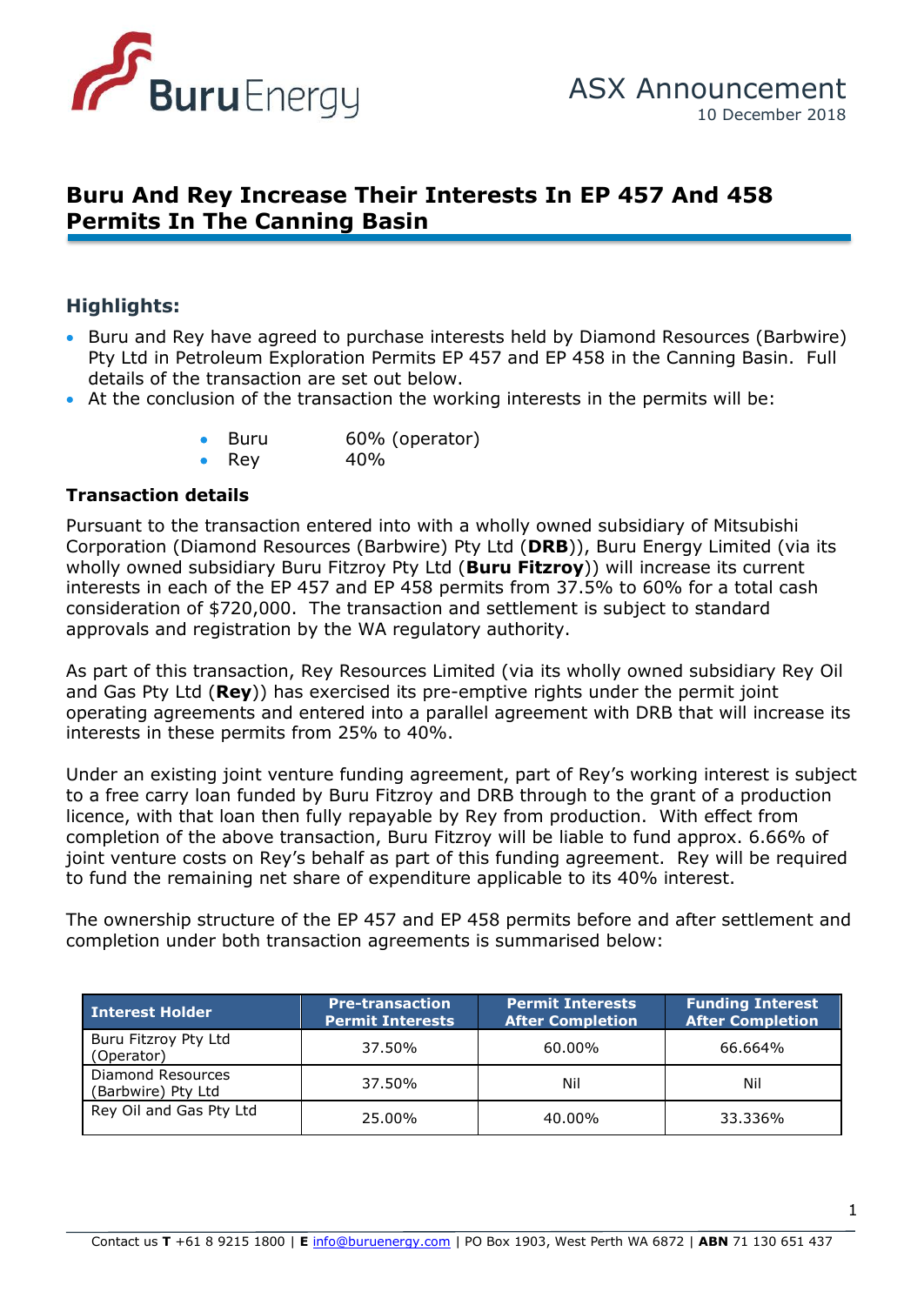## **Commenting on the transaction, Buru's Executive Chairman Eric Streitberg said:**

*"We are delighted to have been able to increase our interest in these highly prospective permits. Although at an early stage of exploration they contain a number of high potential trends including the Ungani Dolomite, the Reeves Formation and the deeper carbonate sections including the Nullara and Pillara Formations. There is also evidence of salt tectonics along the Jurgurra Terrace which has the potential to open up a new exploration play.*

*The conventional oil prospectivity of the permits was demonstrated by the Victory 1 well drilled by the then joint venture in EP 457 in 2015 where Laurel sourced oil was recovered.*

*Once the transaction is completed Buru and Rey will review and agree the forward exploration program for the permits.*

*Buru's portfolio contains world class resources of both conventional and unconventional oil and gas, and this transaction will allow the continuation of our structured and carefully targeted exploration and appraisal program which has the potential to continue to add very material value for shareholders."*

Visit [www.buruenergy.](http://www.buruenergy/)com for information on Buru Energy's current and future activities.

#### **For investor inquiries please contact Buru Energy:**

Telephone: +61 8 9215 1800 Freecall: 1800 337 330 Email: [info@buruenergy.com](mailto:info@buruenergy.com)

### **Qualified Petroleum Resources Evaluator Statement**

Except where otherwise noted, information in this release related to exploration and production results and petroleum resources is based on information compiled by Eric Streitberg who is an employee of Buru Energy Limited. Mr Streitberg is a Fellow of the Australian Institute of Mining and Metallurgy and the Australian Institute of Company Directors, and a member and Certified Petroleum Geologist of the American Association of Petroleum Geologists. He has over 40 years of relevant experience. Mr Streitberg consents to the inclusion of the information in this document.